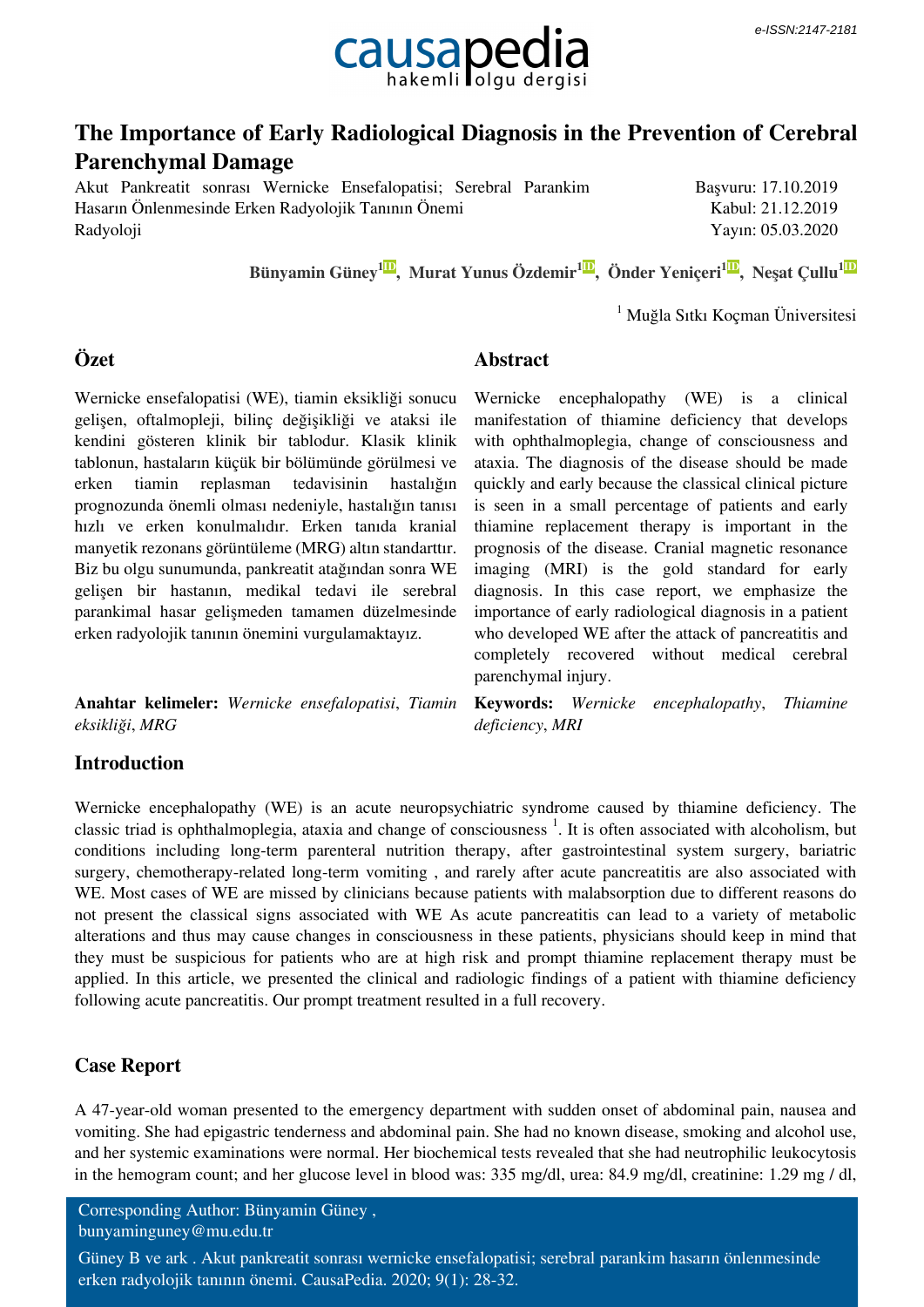

AST: 235 U/L, ALT: 99 U/L, LDH: 611 U/L, GGT: 158 U/L, alkaline phosphatase: 207 U/L, amylase:739 U/L, lipase: 978 U/L and CRP: 55.9 m/L. Abdominal-contrast computed tomography (CT) was performed to the patient with the diagnosis of acute pancreatitis. The patient who was diagnosed as acute necrotizing pancreatitis was admitted to the internal medicine service.

The patient's general condition deteriorated and blurred consciousness developed while she was in the internal medicine unit and she was admitted to the intensive care unit and intubated. She was given fluid electrolyte and antibiotic treatment for 6 days in the intensive care unit, and her general condition improved and she was extubated. When the patient was planned to be discharged from the intensive care unit, neurology consultation was requested due to sudden confusion and limited eye movements. In neurological examination performed in intensive care unit, in addition to confusion, there was no bilateral inward and outward motion in the eye movements and there was a limitation in bilateral up and down motion. As a result of the neurology consultation, emergency contrast cranial magnetic resonance imaging (MRI) and cranial diffusion MRI were performed. Cranial MRI revealed symmetrical pathological signal fields in the medial part of bilateral thalamus, in the periaqueductal area of the mesencephalon and in the dorsal sensory area of the brainstem, showing extensive T2W hyperintense signaling and moderate diffusion restriction (Figure 1a-d).





 Figure a-b-c axial fluid suppression T2 weighted (FLAIR) images; hyperintense pathological signaling sites in the brain stem dorsal tract (1a), mesencephalon level and hypothalamic region (1b), bilateral thalamus in the medial section (1c), and moderate diffusion restriction in the section passing through the thalamus (1d).

The patient diagnosed with acute WE radiologically, was asked for a neurology consultation again. The neurology consultation result was also WE. Thiamine replacement therapy was administered 3x200 mg during the first three days and the following three days 3x100 mg intravenously. The treatment was continued as 100 mg/day by oral tiamine. After a total of 10 days of treatment, the patient's clinical findings improved. The cranial control MRI revealed that the radiologic findings returned completely to normal (Figure 2a-d).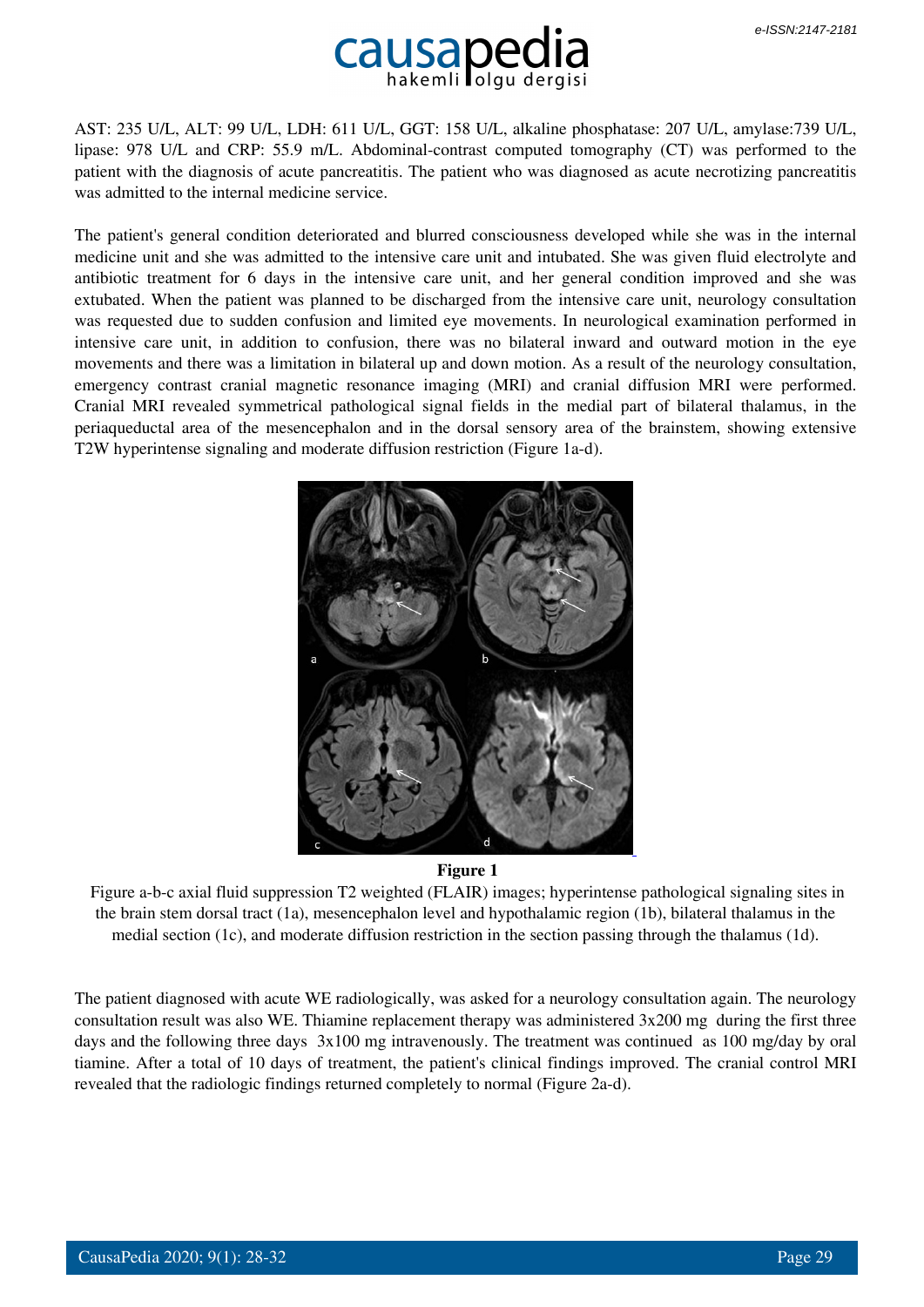



 **Figure 2**

 After thiamine replacement therapy, the pathological signaling sites in the same patient's FLAIR (2a-c) and diffusion (2d) images, which have passed through the same levels, are completely regressed without parenchymal destruction.

Written informed consent was obtained from the patient for publication of this case report.

### **Case Discussion**

Wernicke encephalopathy is an acute neuropsychiatric syndrome associated with thiamine deficiency. Its classical clinical manifestations are ophthalmoplegia, ataxia and confusion <sup>1</sup>. However, all of these findings are observed in only 10-20% of patients<sup>2</sup>. Mental confusion is the most common finding. While clinically its incidence is 0.6-1.3 thousandth in the population, it is seen in the autopsy series at a rate of 8-28 thousandth  $3$ . The most common cause in the etiology of the disease is alcoholism. Other etiologic factors include gastointestinal system surgery, bariatric surgery, long-term parenteral therapy, HIV, long-term vomiting associated with chemotherapy and frequent dialysis. The most common cause in pediatric WE cases has been reported as malignancy in the literature <sup>4</sup>. In our patient, there were signs of mental confusion and ophthalmoplegia, due to thiamine deficiency after pancreatitis.

Thiamine is a vitamin that is soluble in water and is able to be storable. Thiamine is also an important cofactor (cell energy metabolism) of the Krebs cycle and pentose phosphate pathway enzymes. Since, it is used in the metabolism of carbohydrates and many amino acids, cardiovascular and gastrointestinal disorders may develop alongside neuromuscular dysfunction in case of deficiency. Due to the deterioration in the metabolism of cerebral energy as a result of thiamine deficiency, brain damage may develop in the medial thalamus, periaqueductal grey ore, corpus mamillare and necrosis of the hypotalamus<sup>4</sup>. In the early stage of WE, findings are hyperintense lesions in the FLAIR and T2-weighted images seen on MRI at the level of bilateral medial thalamus, the periaqueductal grey ore, corpus mamillare and hypothalamus<sup>5</sup>.

Since, pancreatitis can lead to neuropsychiatric disorders caused by many changes in metabolites, clinicians should bear in mind that WE may develop in patients with confusion. Pancreatic encephalopathy is characterized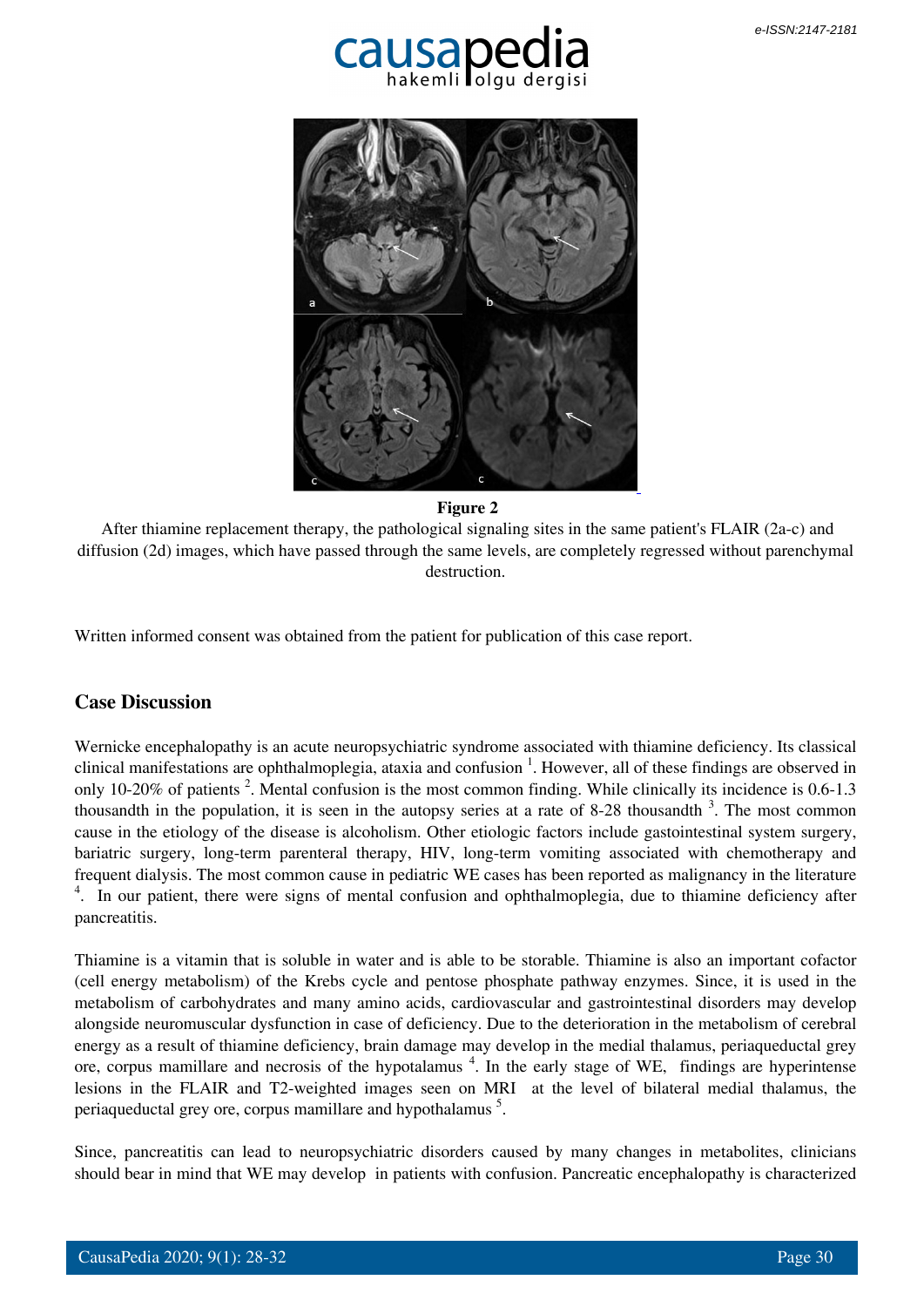

by disorientation, confusion and hallucinations in patients with acute pancreatitis.

In the literature, a wide demyelination of cerebral gray and white ore is described in acute hemorrhagic pancreatit, but the pathogenesis is not clearly clarified <sup>6</sup>. To identify WE from acute pancreatic encephalopathy is possible with cranial MRI. In our patient, the cranial MRI, which was taken to determine the cause of the sudden confusion and ophtalmoplegia, had typical radiologic findings for WE, which provided early diagnosis. Our patient did not develop cerebral parenchymal nectrosis and had a quick recovery as she received early diagnosis and treatment. Fei et al., has detected 9 of the 12 nonalcoholic WE patients who were diagnosed with pancreatitis between 1999 and 2006<sup>7</sup>. In another series, Sun et al., reported pancreatitis in 0.7% of patients diagnosed with WE <sup>8</sup>. Chen et al., reported that pancreatic encephalopathy should be considered in the clinical diagnosis in case of early-onset encephalopathy that develops in the first two weeks after the attack of pancreatitis, and WE should be considered in the clinical diagnosis in case of late encephalopathy <sup>9</sup>. In our case, the clinically occurring confusion and ophthalmoplegic findings emerged approximately sixteen days after the attack of the pancreatit.

The diagnosis of WE is made based on clinical presentation. However, since clinical findings are not always typical, cranial MRI in non-alcoholic patients has a critical role for early diagnosis. In cranial MRI examination, the classical areas of involvement of WE are the corpus mamillare, 3rd and 4th ventricle circumference, tegmentum, dorsal-medial thalamic region, periaqueductal gray matter and hypothalamus. T1W images show decreased signal, T2W and FLAIR images show increased signal while diffusion-weighted images show diffusion restriction<sup>4</sup>. With early thiamine replacement therapy, abnormal signal changes completely improve but otherwise the atrophy of the corpus mamillare, superior cerebellar vermis and cortex may be permanent. In our case, typical radiologic involvement areas were present and with early radiological diagnosis and early medical treatment (thiamine replacement therapy), all pathological signal changes in the brain stem and mesencephalon disappeared.

WE has high mortality and morbidity rates. However, WE is a reversible condition if the diagnosis can be made early and the treatment is started early. Our patients's condition rapidly improved as the diagnosis was made early by the typical radiological findings and thiamine replacement therapy was started early. In WE, clinical findings are not always typical, therefore, if clinically there is suspicion of WE in postpancreatic cases, MRI should be performed. The role of MRI is important for early diagnosis as it often leads to prompt treatment for WE that could prevent brain damage.

#### **References**

- 1. Sechi G, Serra A. Wernicke's encephalopathy: new clinical settings and recent advances in diagnosis and management. Lancet Neurol. 2007;6:442-55.
- 2. Ogershok PR, Rahman A, Nestor S, Brick J. Wernicke encephalopathy in nonalcoholic patients. Am J Med Sci. 2002;323:107-11.
- 3. Francini-Pesenti F, et al. Wernicke's syndrome during parenteral feeding: not an unusual complication. Nutrition. 2009; 25:142-6.
- 4. Zuccoli G, Siddiqui N, Bailey A, Bartoletti SC. Neuroimaging findings in pediatric Wernicke encephalopathy: a review. Neuroradiology. 2010;52:523-9.
- 5. Sequeira Lopes da Silva JT, et al. Wernicke's encephalopathy induced by total parental nutrition. Nutr Hosp. 2010;25:1034-6.
- 6. Pitchumoni CS, Agarwall N, Jain NK. Systemic complications of acute pancreatitis Am J Gastroenterol. 1988; 83: 597- 606.
- 7. Fei GQ, et al. Clinical characteristics and MR imaging features of nonalcoholic Wernicke encephalopathy. AJNR Am J Neuroradiol. 2008;29:164-9.
- 8. Sun GH, et al. Pancreatic encephalopathy and Wernicke encephalopathy in association withacute